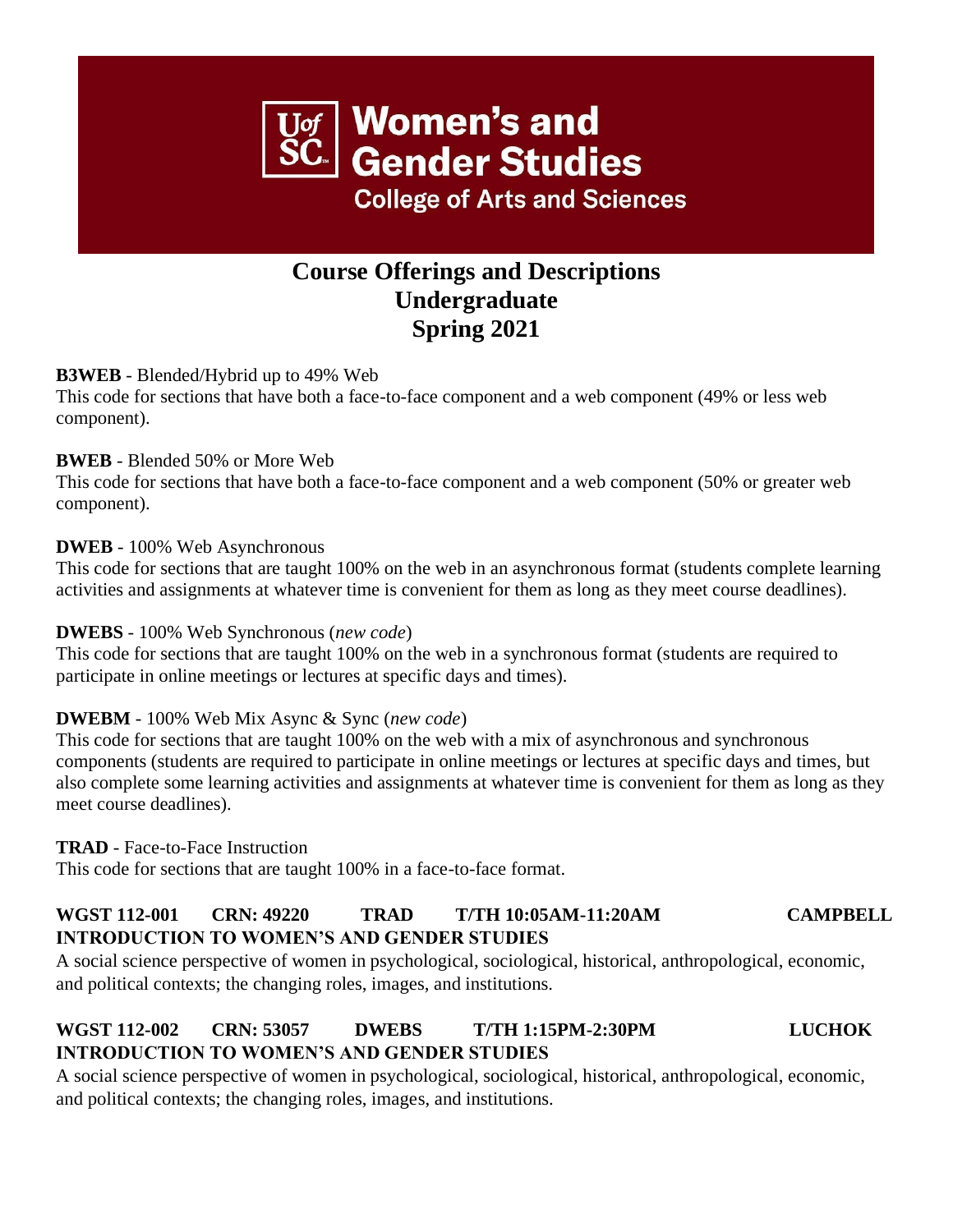# **WGST 112-J16 CRN: 45482 DWEBM T/TH 2:50PM-4:05PM WATERS INTRODUCTION TO WOMEN'S AND GENDER STUDIES**

This fully online introductory course examines the changing roles and images of women with a social science perspective through psychological, sociological, historical, anthropological, economic, and political contexts. This course will have a fully online service-learning component.

| * ONLINE SECTIONS OF WGST 112:                      |                   |    |                      |
|-----------------------------------------------------|-------------------|----|----------------------|
| <b>INTRODUCTION TO WOMEN'S &amp; GENDER STUDIES</b> |                   |    |                      |
| <b>WGST 112-J10</b>                                 | <b>CRN: 42775</b> |    | <b>CAMPBELL</b>      |
| <b>WGST 112-J11</b>                                 | <b>CRN: 48254</b> |    | <b>CAMPBELL</b>      |
| <b>WGST 112-J12</b>                                 | <b>CRN: 45966</b> | 3A | <b>CAMPBELL</b>      |
| <b>WGST 112-J13</b>                                 | <b>CRN: 49218</b> | 3A | <b>HEAD</b>          |
| <b>WGST 112-J14</b>                                 | <b>CRN: 49225</b> | 3B | <b>HEAD</b>          |
| <b>WGST 112-J15</b>                                 | <b>CRN: 49528</b> | 3B | <b>HEAD</b>          |
| <b>WGST 112-J16</b>                                 | <b>CRN: 45482</b> |    | <b>WATERS</b>        |
| <b>WGST 112-J17</b>                                 | <b>CRN: 42237</b> |    | <b>BOITER-JOLLEY</b> |
| <b>WGST 112-J18</b>                                 | <b>CRN: 42772</b> |    | <b>BOITER-JOLLEY</b> |
| <b>WGST 112-J19</b>                                 | <b>CRN: 49219</b> |    | <b>HEAD</b>          |
| <b>WGST 112-J20</b>                                 | <b>CRN: 49221</b> |    | <b>WEISSMAN</b>      |
| <b>WGST 112-J21</b>                                 | <b>CRN: 53060</b> |    | WEISSMAN             |
| <b>WGST 112-J22</b>                                 | <b>CRN: 51422</b> |    | WEISSMAN             |
| <b>WGST 112-J23</b>                                 | <b>CRN: 53431</b> | 3B | <b>HEAD</b>          |
| <b>WGST 112-J24</b>                                 | <b>CRN: 53058</b> |    | <b>BOITER-JOLLEY</b> |
| <b>WGST 112-J25</b>                                 | <b>CRN: 53059</b> |    | <b>BOITER-JOLLEY</b> |
| *3A part-of-term courses:                           |                   |    |                      |
| 3B part-of-term courses:                            |                   |    |                      |

# **WGST 113-001 CRN: 53061 DWEB LUCHOK WOMEN'S HEALTH**

Basic functioning of the female body; effects of society on processes of health and disease.

### **WGST 113-J10 CRN: 45602 DWEB LUCHOK WOMEN'S HEALTH**

Basic functioning of the female body; effects of society on processes of health and disease.

# **WGST 113-J11 CRN: 53062 DWEB SWAN**

# **WOMEN'S HEALTH**

Basic functioning of the female body; effects of society on processes of health and disease.

# **WGST 298-001 CRN: 53063 DWEBM M/W 3:55PM-5:10PM MADDEN QUEER TIMES, QUEER LIVES**

What is "queer time"? How do queer life stories—fictional and nonfictional—fit, resist, exceed, ignore, or queer cultural norms? How have LGBTQ people represented queer lives in relation to time, especially in relation to cultural expectations of marriage and reproduction? In this course, we will explore queer life stories across genres (fiction, nonfiction, film, popular culture), thinking through queer scholar J. Halberstam's claim that queerness can open up new life narratives that are characterized by "strange temporalities" and "eccentric life schedules." How do you tell a queer life story *queerly*? We will examine how and why these stories are told—exploring not just the story but the structure of the story. Starting with Audre Lorde's biomythography *Zami* and Cooper Lee Bombardiers trans memoir *Pass with Care*, we will examine a range of texts—from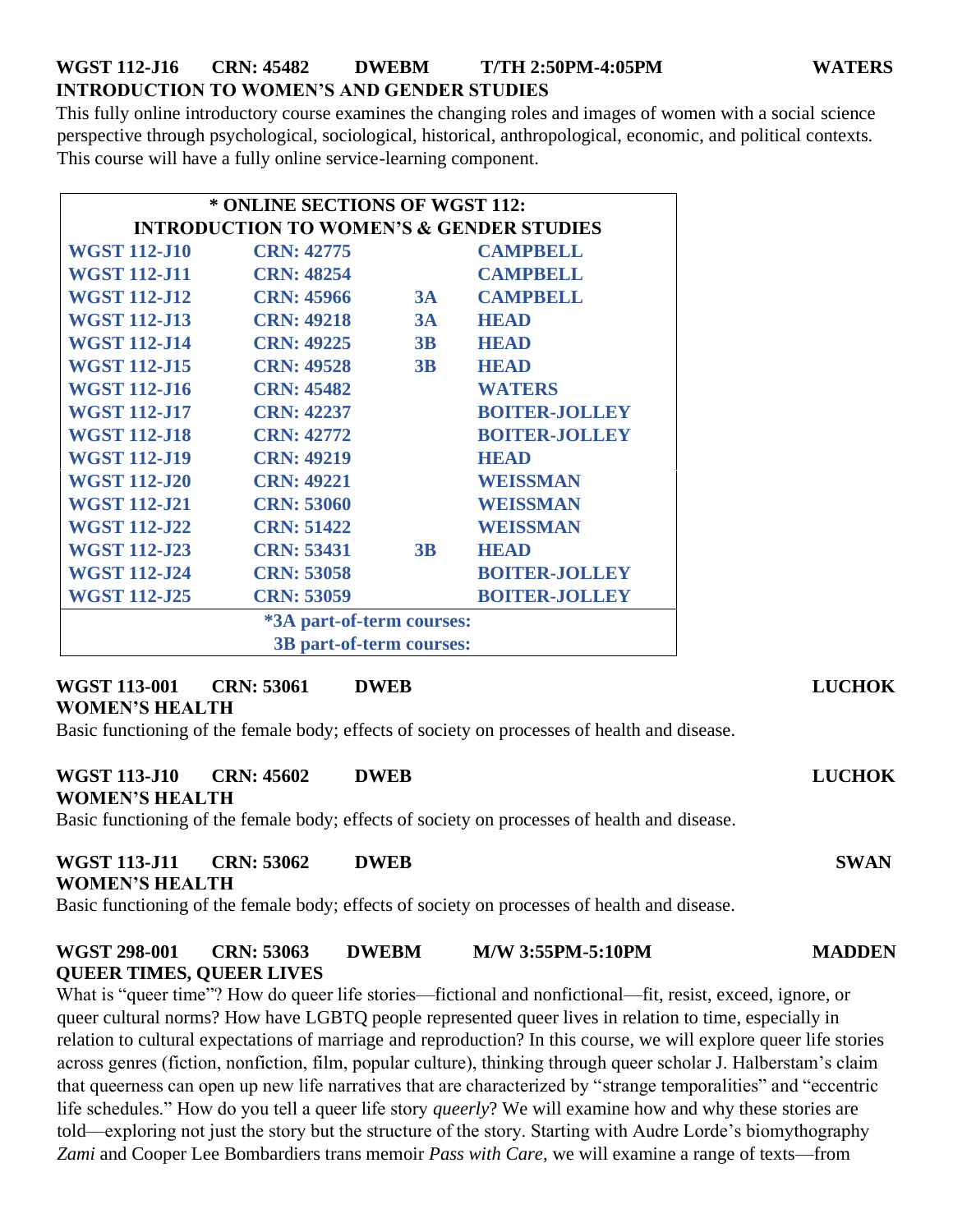Matias Viegner's memoir in Facebook posts, *2500 Random Things About Me Too*, to Todrick Hall's series of Oz-themed music videos in *Straight Outta Oz*—as well as novels by Emma Donoghue, Jim Grimsley, and Jeanette Winterson, and selected films. There will be no exams. Grades will be based on response papers, an analysis paper, and a creative final project. Meets with ENGL 280

# **WGST 300-J10 CRN: 49944 DWEB PFEFFER SEX AND GENDER**

Critical ways of thinking about sex and gender as social processes in everyday lives. Topics include how sex and gender shape and affect the experiences of women, men, girls, boys, and individuals who live in the spaces in-between (those who are intersex or transgender) across a wide range of social institutions (family, work, education, politics, etc.). This is an asynchronous, fully online, distributed learning course. Sociology is a social science seeking to better understand how individuals, groups, social systems/structures, and cultures shape (and are shaped by) one another. In this course, we will use a sociological lens to focus on the topics of sex and gender. While our focus will be on sex and gender, we will also study how other identities influence and affect gendered identities and experiences. A primary goal of this course is to introduce you to the perspectives and empirical findings on sex and gender in sociology, as well as to apply this empirical evidence to real-world experiences. Of critical importance is the goal of cultivating your skills for analyzing the social situations and events that you encounter in your everyday lives. Throughout this course, emphasis will be placed on developing critical and integrative ways of thinking about sex and gender as social processes in our everyday lives. This is not a course exclusively about women and women's experiences. In this course, we will consider how sex and gender shape and affect the experiences of women, men, girls, boys, and individuals who live in the spaces in-between these categories (e.g., those who are intersex, transgender, transsexual, etc.) Cross-listed Course(s): SOCY 301

Prerequisite(s): SOCY 101

### **WGST 301-001 CRN: 42259 TRAD M/W/F 1:10PM-2:00PM MERCK PSYCHOLOGY OF MARRIAGE**

The psychological, physiological, and social characteristics of marriage. Cross-listed Course(s): PSYC 301

### **WGST 304-001 CRN: 42271 B3WEB T/TH 1:15PM-2:30PM WAGNER RACE, CLASS, GENDER, AND SEXUALITY**

Historical and contemporary power relationships in race, social class, gender, and sexual orientation. Cross-listed Course(s): POLI 305, SOCY 304

# **WGST 306-001 CRN: 51539 DWEBM T/TH 2:50PM-4:05PM SOCIAL WELFARE SERVICES FOR WOMEN & MINORITIES**

Social welfare services available to women and minorities and the forces that shape these services. Cross-listed Course(s): SOWK 305

### **WGST 307-001 CRN: 53066 DWEB CAMPBELL FEMINIST THEORY**

Historical development of feminist theory and contemporary debates within feminism. Cross-listed Course(s): POLI 307

# **WGST 308-001 CRN: 48300 DWEBM T/TH 10:05AM-11:20AM COLLINS AFRICAN AMERICAN FEMINIST THEORY**

An interdisciplinary survey of the contributions of African American women to feminist theory. Cross-listed Course(s): AFRO 308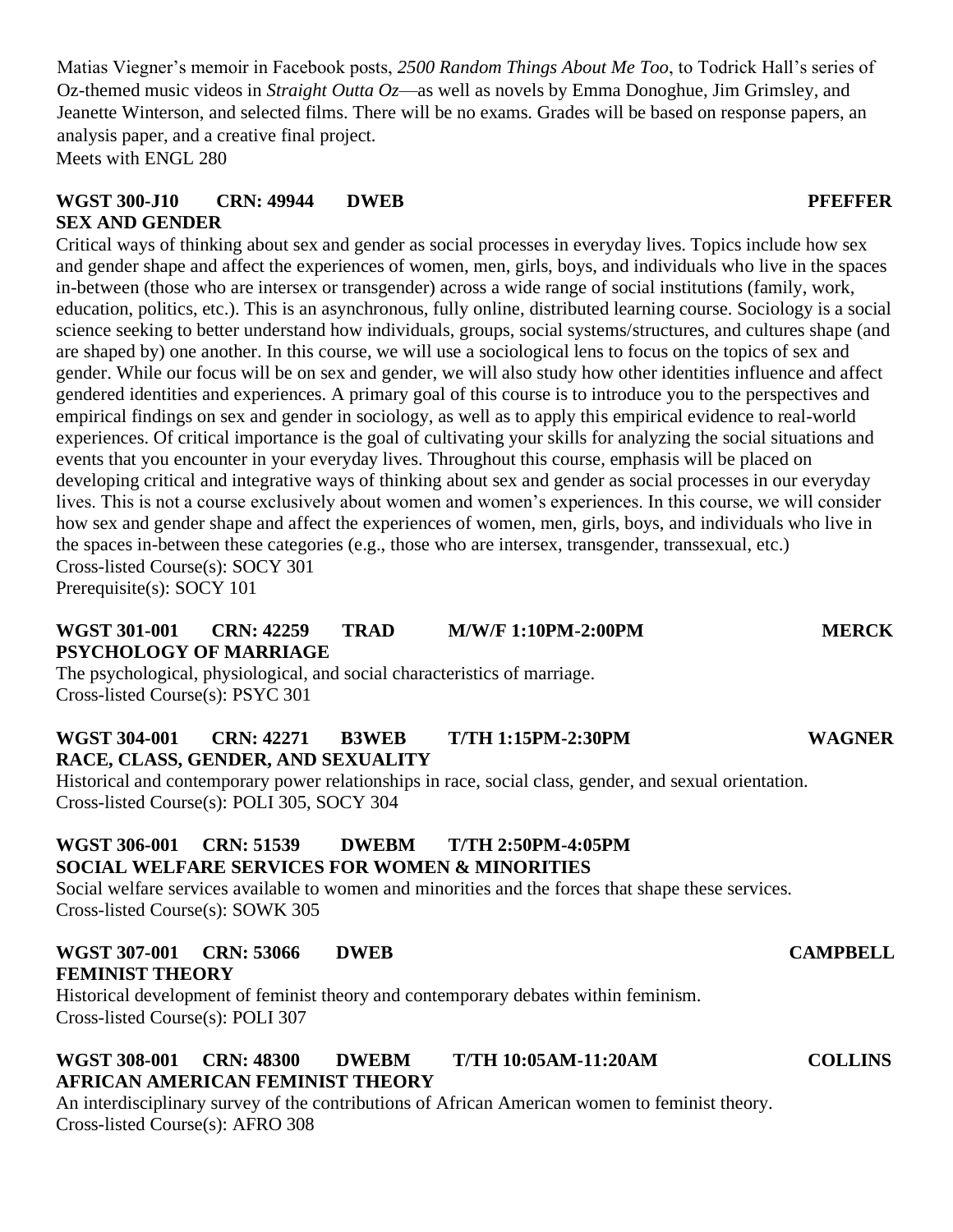# **WGST 311-001 CRN: 43928 DWEBM T/TH 10:05AM-11:20AM WALKER MINORITIES, WOMEN & MASS MEDIA**

The study of the relationship among persons of color, women, and the mass media. Cross-listed Course(s): JOUR 311, AFAM 499

# **WGST 352-001 CRN: 53067 BWEB T/TH 10:05AM-11:20AM STAUFFER GENDER AND POLITICS**

Impact of gender on the distribution of power in society; foundations for intersections of gender, race, social class, and sexuality and their economic, social, and political concomitants. Cross-listed Course(s): POLI 352

# **WGST 352-002 CRN: 55885 BWEB M/W 3:55PM-5:10PM STAUFFER GENDER AND POLITICS**

Impact of gender on the distribution of power in society; foundations for intersections of gender, race, social class, and sexuality and their economic, social, and political concomitants. Cross-listed Course(s): POLI 352

# **WGST 381-001 CRN: 51553 DWEB BARKER GENDER AND GLOBILIZATION**

Examines the dialectic between globalization and the social construction of gender. Topics include the global assembly line, transnational markets for domestic labor and sex workers, and global feminist alliances.

Cross-listed Course(s): ANTH 381

Prerequisite(s): WGST 111 or 112 or ANTH 102

# **WGST 392-001 CRN: 55890 TRAD T/TH 11:40AM-12:55PM LUCHOK GLOBAL WOMEN'S HEALTH**

This course examines health concerns important in the lives of women around the world through an overview of contemporary issues and challenges in the field of global health, broadly construed. Cross-listed Course(s): ANTH 392

# **WGST 392-H01 CRN: 55891 TRAD T/TH 11:40AM-12:55PM LUCHOK GLOBAL WOMEN'S HEALTH**

This course examines health concerns important in the lives of women around the world through an overview of contemporary issues and challenges in the field of global health, broadly construed. Cross-listed Course(s): ANTH 392 Honors

# **WGST 398-001 CRN: 41885 DWEBM M/W 2:20PM-4:35PM FALK ART MAKING CHANGE: ART AND ACTIVISIM**

This class is an introduction to art and activism. It allows students to conceive and develop socially-engaged, site-specific context-based projects, while learning how to hone their personal processes of making artwork and assessing work. Theoretical, historical, and contemporary research about art and activism will also be discussed. Meets with ARTS 529

# **WGST 432-J50 CRN 58312 DWEB PACZYNSKI MEN AND MASCULINITIES**

Overview of psychological, social, physical, and emotional issues related to men's lives. Cross-listed Course(s): PSYC 432-002